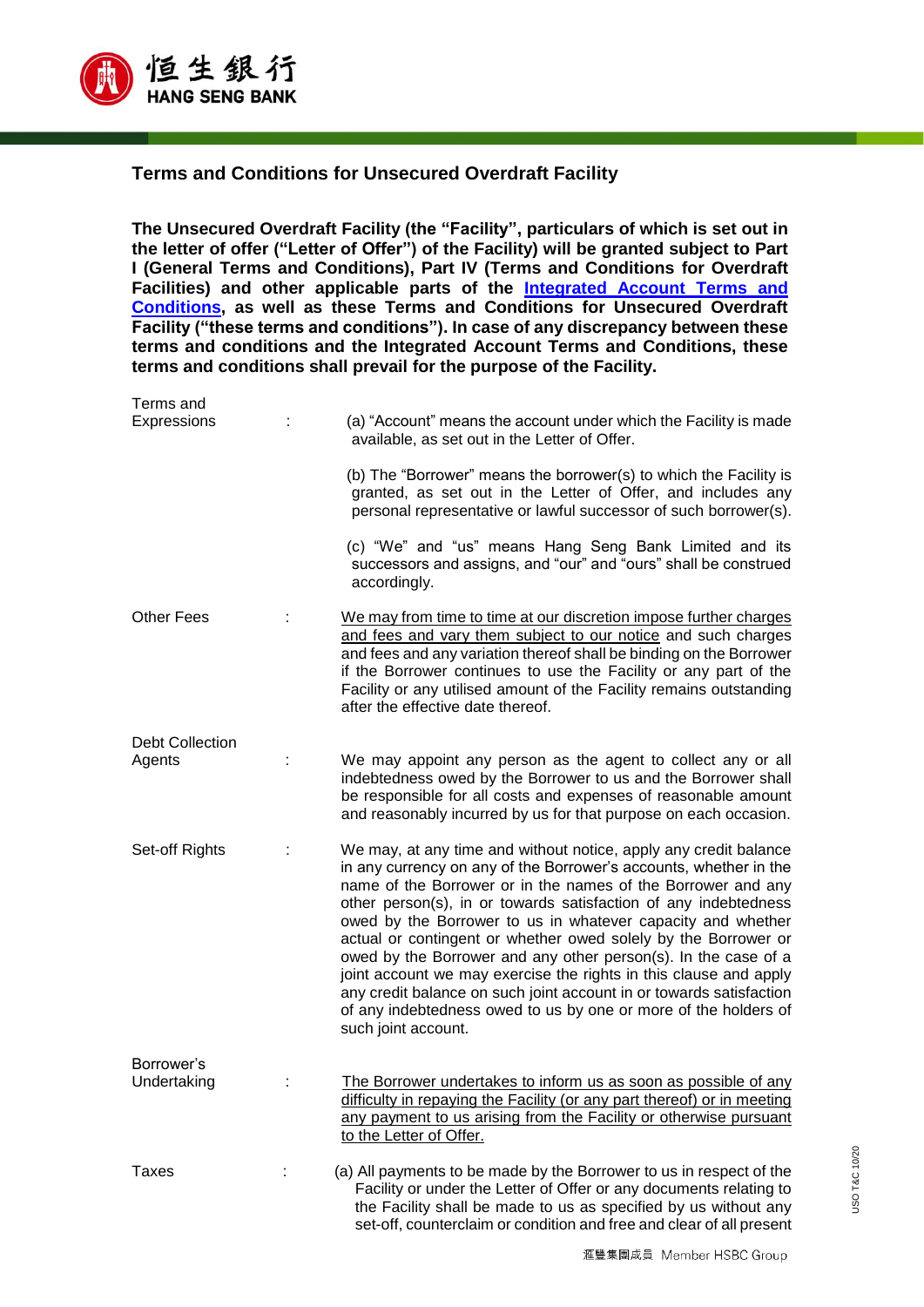and future taxes, deductions or withholdings of any nature whatsoever. If at any time the Borrower is required to make any deduction or withholding for or on account of tax or otherwise from any payment to us, the sum due from the Borrower in respect of such payment shall be increased to the extent necessary to ensure that, after the making of such deduction or withholding, we receive on the due date for such payment (and retains, free from any liability in respect of such deduction or withholding) a net sum equal to the sum which we would have received had no such deduction or withholding been made or required to be made and it shall be the sole responsibility of the Borrower to effect payment of such deduction or withholding to the relevant authority within the applicable time limit. The Borrower shall indemnify us against any losses, liabilities, interest, penalties, or costs and expenses payable or incurred by reason of any failure of the Borrower to make any such deduction or withholding or to effect payment of such deduction or withholding to the relevant authority within the applicable time limit or by reason of any increased payment not being made on the due date for such payment. Upon our request, the Borrower shall promptly deliver to us evidence satisfactory to us that such deduction or withholding has been made or (as applicable) any appropriate payment paid to the relevant authority.

- (b) Any fee or charge referred to in the Letter of Offer is exclusive of any value added tax, goods and services tax or any other tax which might be chargeable in connection with that fee or charge. If any value added tax, goods and services tax or other tax is so chargeable, it shall be paid by the Borrower at the same time as it pays the relevant fee or charge.
- Indemnity : The Borrower shall indemnify us, our officers and employees against all liabilities, claims, demand, losses, damages, taxes, costs, charges and expenses of any kind (including legal fees on a full indemnity basis and related expenses, and any claims by any relevant authorities on us for tax in respect of any profits or gains attributable to the Borrower) which may be incurred by any of us and all actions or proceedings which may be brought by or against any of us in connection with the provision of the Facility or any services in connection with the Facility to the Borrower or the exercise or preservation of our powers and rights under the Letter of Offer, unless due to the negligence or wilful default of us, our officers or employees and only to the extent of direct and reasonably foreseeable loss and damage (if any) arising directly and solely therefrom. We are entitled to withhold, retain or deduct such portion from the Borrower's assets in the possession or control of us or such amount from any of the Borrower's accounts with us as it reasonably determines to be sufficient to cover any amount which may be owed by the Borrower under this Clause. This indemnity shall survive notwithstanding the termination of the Facility or any services in connection with the Facility or any part of them.
- Other Conditions : (1) The Borrower shall make a monthly minimum repayment of the Facility in such amount and not later than such date as specified in the monthly statement of the Account, failing which a late charge, which shall be determined by us and which shall vary from time to time, will be debited to the Account on the next following statement period.
	- (2) Without prejudice to our rights under any other agreements (including but not limited to the Integrated Account Terms and Conditions), the Borrower acknowledges and agrees that all personal data relating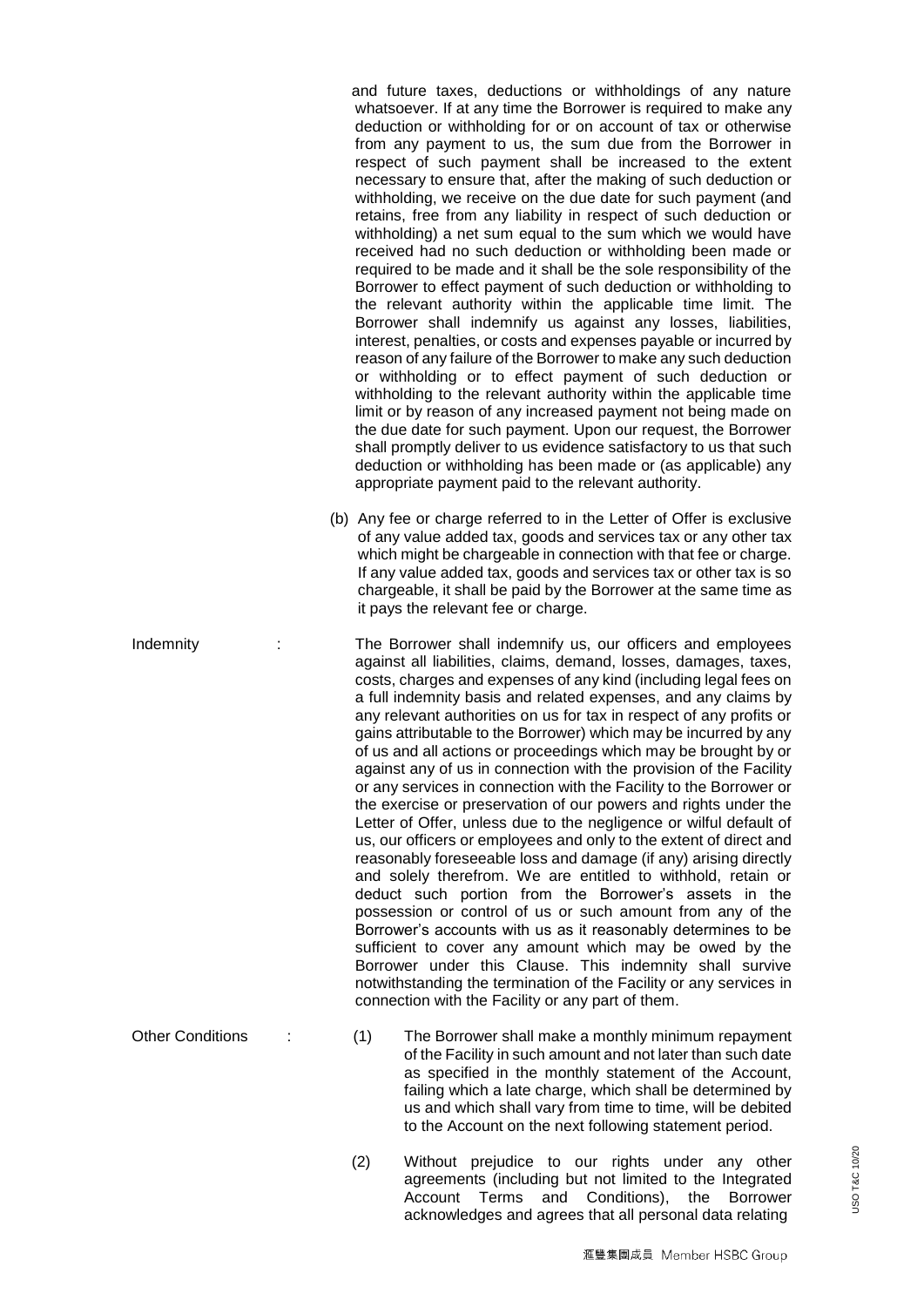to the Borrower may be used and disclosed by us for such purposes and to such persons as may be in accordance with our general policies on use and disclosure of personal data as set out in statements, circulars, notices, or terms and conditions made available by us to our customers from time to time.

(3) No person other than the Borrower and us will have any right under the Contracts (Rights of Third Parties) Ordinance to enforce or enjoy the benefit of any of the provisions of the Letter of Offer.

Joint Borrower : Where the Borrower comprises of more than one person, the above terms and conditions shall be binding on all and each of them jointly and severally notwithstanding that any of them may be released from any obligation by us or may not be effectively bound due to any reason.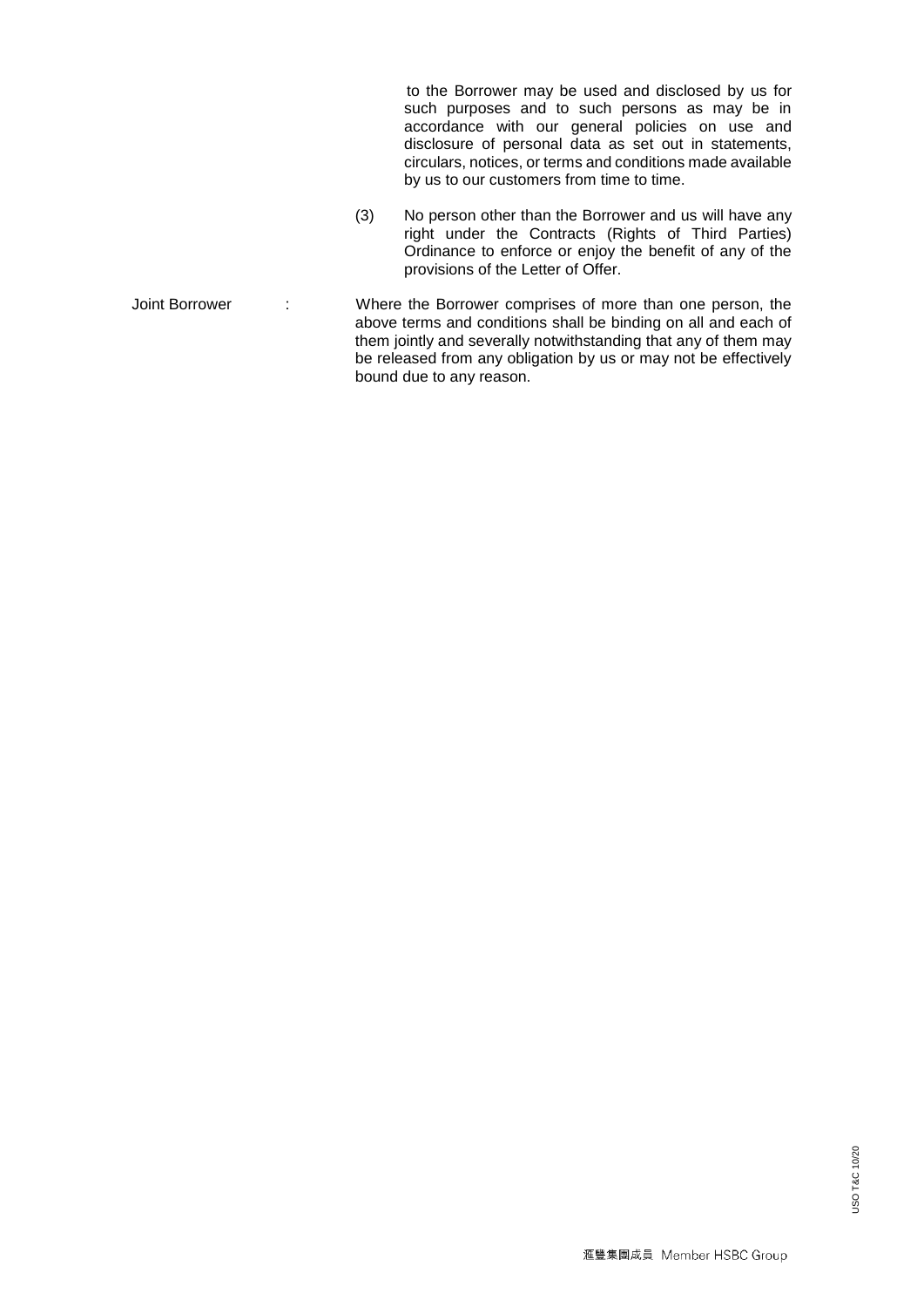

## 信用透支條款及細則

信用透支(指「貸款」,其詳情陳述於貸款的條件信(「貸款條件信」)内) 的授予受綜合戶口章則第 I 部分 (一般章則)、第 IV 部分 (「備用透支」章則)、 綜合戶口章則之其他適用部分及本信用透支條款及細則(「本條款及細則」) 規限。本條款及細則與綜合戶口章則文義如有歧義,則就貸款而言以本條 款 及 細 則 為 準 。

| 用語及措辭   |                          | : (一)「備用戶口」指「貸款條件信」指明用作提供「貸款」<br>的戶口。                                                                                                                    |
|---------|--------------------------|----------------------------------------------------------------------------------------------------------------------------------------------------------|
|         |                          | (二)「借款人」指「貸款條件信」所指明獲授予「貸款」<br>的借款人(等),並包括借款人(等)的任何遺產代理人<br>及合法繼承人。                                                                                       |
|         |                          | (三)「本行」指恒生銀行有限公司及其繼承人和受讓人。                                                                                                                               |
| 其他費用    | <b>Contractor</b>        | — 本 行 , 可 不 時 酌 情 加 收 及 調 整 任 何 收 費 及 費 用 , 並<br>於加收及調整生效前通知「借款人」。若於加收或調<br>整生效日期後「借款人」繼續使用「貸款」或其任何<br>部分或任何已支取之「貸款」結欠尚未清償,該等收<br>費、費用及調整對「借款人」則具有法律約束力。 |
| 追收債務代理人 | <b>Contract Contract</b> | 「 本行 」可聘用任何人士作為「 本行 」的代理人, 向<br>「 借 款 人 」 追 收 任 何 或 全 部 欠 款 , 因 每 一 次 聘 用 而 引<br>起之所有合理費用及支出概由「借款人」負責。                                                   |
| 抵銷債務權利  |                          | : 「本行」可於任何時間並無須通知「借款人」將「借<br>款人」或「借款人」與其他人士聯名之任何戶口內任<br>何貨幣之結餘用作抵銷以清還「借款人」虧欠「本行」                                                                         |

- 的 仕 怛 憤 務 , 無 論 「 惜 款 人 」 乙 身 份 及 無 論 憤 務 是 貫 際債務或可能引致之債務,亦無論是由「借款人」單 獨或與任何其他人士共同虧欠。若是聯名戶口, 「 本 行 」 可將聯名戶口內之結餘用以清還一位或多位聯名 賬戶持有人虧欠 「本行」 的 任何債務 。
- 「借款人」之承諾 : 「借款人」承諾在償還「貸款」或其任何部分或在支 付因「貸款」或其依據 「貸款條件信」 所引致任何款 項有困難時,應即時通知 「本行」 。

稅項 : (一) 「借款人」就「貸款」或在「貸款條件信」或有關「貸款」 的任何文件下對「本行」 作出的一切付款,應按「本行」 所列明的向「 本 行 」 作出及不附帶任何抵銷權、反申索 或條件,以及不附帶現時或日後任何性質的稅項、扣減或 預扣。如「借款人」於任何時間被要求於向「 本 行 」 作 出的付款中,作出任何稅務或其他的扣減或預扣,「借款 人」就該付款的應付款項應相應增加,以確保經過扣減或 預扣之後,「 本 行 」 於該筆付款的到期日收到(並在不 附帶扣減或預扣的任何責任的情況下予以保留)的淨額, 相當於如未經作出或規定作出扣減或預扣「 本 行 」 應可 收到的款額。「借款人」須負起在適當限期前向有關當局